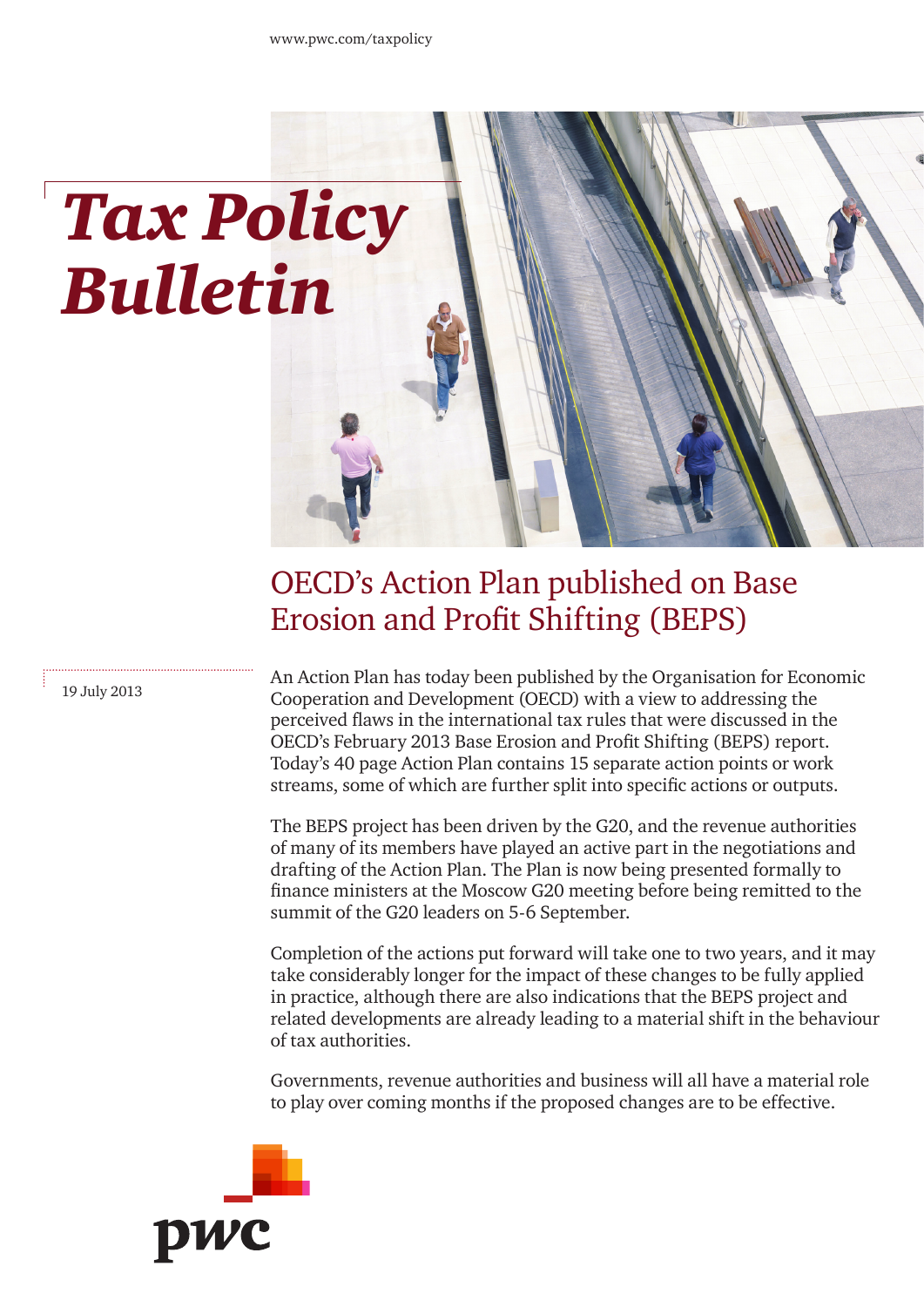#### *How does the Action Plan fit in with what governments are doing?*

The G8 summit in Northern Ireland on 17-18 June resulted in some strong words on tax and transparency, although there was little detail. A number of specific tax commitments in the Lough Erne Declaration covered the following (although see further our [Tax Policy Bulletin of](http://www.pwc.com/gx/en/tax/newsletters/tax-policy-bulletin/tax-transparency-following-g8-summit.jhtml)  June [2013\)](http://www.pwc.com/gx/en/tax/newsletters/tax-policy-bulletin/tax-transparency-following-g8-summit.jhtml):

- automatic sharing of information,
- profit-shifting (and reporting of tax by MNCs),
- beneficial ownership of companies,
- building tax capacity in developing countries and
- reporting of income and payments by extractive companies.

At the same time as work has been going on in relation to the Action Plan, a number of territories have been assessing the nature of their own response to BEPS. There is a danger of unilateral action being discussed which makes the broad acceptance of the Plan more uncertain but all the more vital – as such unilateral action could clearly result in double taxation.

However, when Tax Commissioners from 45 countries gathered in Moscow on 16-17 May 2013 for the 8th meeting of the [Forum on](http://www.oecd.org/site/ctpfta/)  [Tax Administration \(FTA\)](http://www.oecd.org/site/ctpfta/) they committed to coordinated action. In their final communiqué, they addressed offshore evasion, referring to leaked and shared data; increasing transparency and exchange of information, including wider adoption and use of data; increasing trust and confidence in business taxation, including refining cooperative compliance frameworks with large businesses; and improving efficiency, effectiveness and service delivery, particularly management of tax debts. The communiqué also made express reference to BEPS, and indicated a readiness on the part of the FTA to apply new standards and approaches in addressing issues arising out of the ongoing BEPS initiative.

#### *Contents of Action Plan*

The Action Plan just released lists 15 actions or work streams with accompanying timelines. For the purposes of this discussion, it seems helpful to group the OECD's proposed actions into four major categories, being (1) general actions on BEPS; (2) treaty actions; (3) permanent establishment (PE) and transfer pricing (TP) actions; and (4) data and transparency actions.

#### *General actions on BEPS*

There are five general actions directed at BEPS, being actions on: (1) the digital economy; (2) hybrid mismatch arrangements; (3) strengthening controlled foreign company (CFC) rules; (4) interest deductions and other financial payments; and (5) countering harmful tax practices.

#### *Addressing the tax challenges of the digital economy*

Technically, the first action in the Plan is arguably one of the hardest. The Plan calls for a review of different business models and a better understanding of the generation of value in the digital sector. It also notes that indirect action is to be considered and this is a hint that the tax challenges raised by digital business may be addressed more by an indirect, not direct, tax response.

The action point (to be completed within one year) is the production of an OECD report identifying the relevant issues raised by digital business (including the lack of tax nexus under current rules; the attribution of value created from the generation of marketable location-relevant data; the characterisation of income; the application of related source rules; and the effective collection of VAT/GST) and "possible actions" to address them.

#### *Neutralising the effects of hybrid mismatch arrangements*

As indicated in the Action Plan, the focus on hybrids is premised on the need to address gaps created by the interactions between domestic tax laws. The Plan states there is a need to create standards to establish international coherence in corporate income taxation. The action on hybrids in particular is explained by reference to the use of such instruments to achieve unintended double non-taxation or long-term tax deferral (e.g. by double deductions, or generating deductions without corresponding income inclusions).

The action point is multi-faceted and includes work on the Model Treaty and recommendations for domestic law change. Model Treaty provisions are to be developed to prevent undue benefits under treaties for such hybrid arrangements (presumably countering the ability of such instruments to access treaty withholding tax reductions) and various changes for domestic law are to be considered, primarily in relation to deductibility. The work on hybrids will be coordinated with the work on interest expense deduction limitations, CFCs and treaty shopping (see below). On hybrids in particular, the OECD presumably has a head start from its recent work culminating in its report on Hybrid Mismatch Arrangements, as discussed in our [April 2012](http://www.pwc.com/gx/en/tax/newsletters/tax-policy-bulletin/oecd-report-hybrid-mismatch-arrangements-tax-policy-compliance-issues.jhtml) Bulletin.

The Action Plan calls for recommendations in relation to the Model Treaty and domestic law to be completed within one year, by September 2014.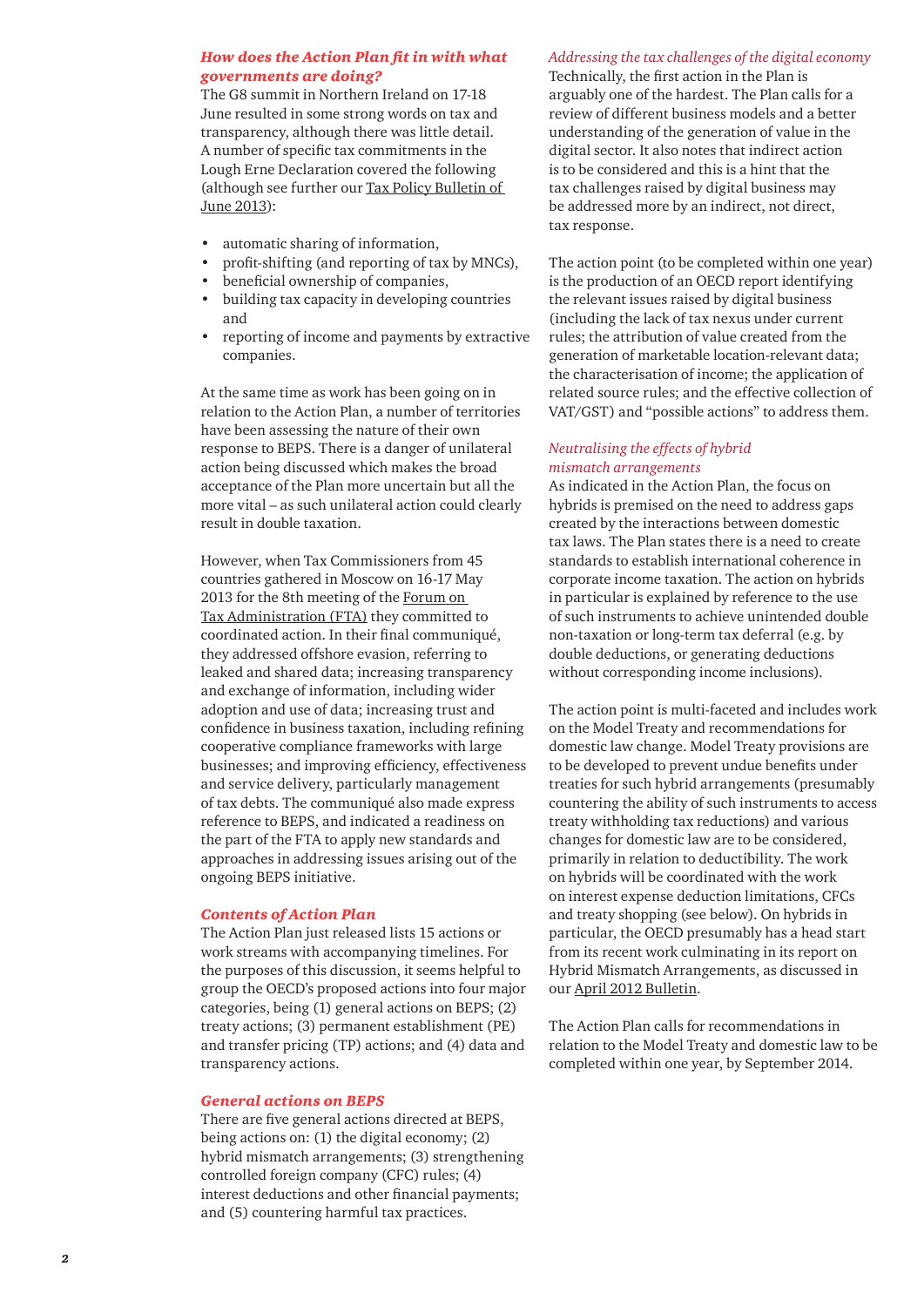#### *Strengthening CFC rules*

The comments in the Action Plan on the topic of strengthening CFC rules are very short. The Plan notes that the OECD has done no significant work in this area (presumably because it has been seen as a purely domestic issue). The indication is that the OECD wishes to see uniform CFC rules to counter BEPS in a more comprehensive manner. The Plan expressly refers to the positive "spill-over" effects of CFC rules due to the result that tax payers would have a much reduced incentive to shift profits into a low tax jurisdiction.

The action point is to develop recommendations regarding the design of CFC rules. The work is due to be completed within two years.

#### *Limiting base erosion via interest deductions and other financial payments*

This focus here is on the BEPS concerns from excessive deductible payments such as interest and other financial payments. The OECD concerns relate to both inbound and outbound investment scenarios. In relation to the inbound situation, the concern is with excessive interest deductions for the borrower coupled with no corresponding taxation of interest for the lender. The outbound perspective relates to the use of debt to finance the production of tax exempt or deferred income. The Plan states that rules for interest deductibility (and guarantees, derivative payments, etc) should take account of these concerns.

The action point is to develop recommendations for best practice in the design of rules to prevent BEPS through the use of interest deductions and other financial payments. The work is to evaluate different types of limitation. It is also stated that transfer pricing guidance will be developed in relation to the pricing of related party financial transactions. The work is to be completed within two years, by September 2015.

#### *Countering harmful tax practices more effectively, taking into account transparency and substance*

Unlike the other actions in the Plan, this action point is concerned with the actions of states, not corporations. The discussion in the Plan refers to the original 1990s work of the OECD on harmful tax practices, and notes that the concerns raised 15 years ago on the mobile income tax base remain just as relevant today. It is stated that traditional ring-fencing (a major target of the OECD's work some years ago) is less relevant now given the prevalence of across-the-board tax rate reductions on particular types of income. The February BEPS report calls for solutions to counter harmful regimes more effectively, taking into account factors such as transparency and substance: the work of the Forum on Harmful Tax Practices is now to be refocused to develop more effective solutions toward this goal.

There are three major elements to the work. First, there will be a review of member country regimes, to be completed within one year. Second, a strategy is to be developed to expand participation in this area to non-OECD members. Third, and more challenging, it is proposed that revised criteria on harmful tax practices will also be developed. Both of these latter actions are intended to be completed within approximately two years.

## *PE and TP Actions*

#### *Artificial avoidance of PE status*

The Plan identifies two specific areas which are of concern to the OECD in relation to the PE test. First, commissionaire arrangements where there may be, as the Plan notes, a shift of profit from one country to another, in circumstances where there is no substantive change in the functions performed in the first country. Second, it is noted that MNCs may artificially fragment their operations among multiple group entities to qualify for the exceptions to PE status for preparatory and auxiliary status. Both areas are to be the subject of work to address artificial avoidance of PE status. This means that the OECD will work on amending the dependent agent test in Article 5(5) of the Model Treaty and the provisions dealing with the preparatory and auxiliary activities in Article 5(4) of the Model. It is noted that work on these issues will also address the related profit attribution issues. This work on changes to the Model Treaty is to be completed within two years.

#### *Align TP outcomes with value creation*

The Plan rejects the possibility for alternative income allocation systems (such as formulary apportionment) and confirms the preferable course is to address the flaws in the current TP system. It is noted that in many instances the TP rules work well. However, it is also stated that MNCs have in some instances used or mis-applied the rules to separate income from the corresponding economic activity and shift the relevant income into low tax environments. It is noted that this most often results from transfers from intangibles and other mobile assets. The Plan sets out action points for each of three identified areas where it is stated that there are flaws in the current system:

• Intangibles: Rules are to be developed to prevent BEPS by moving intangibles amongst group members. The work will involve adopting a broad and clearly delineated definition of intangibles; ensuring appropriate allocation of profits in accordance with value creation; developing TP rules or special measures for transfers of hard-to-value intangibles and updating the guidance on cost contribution arrangements. The work is scheduled to be completed within two years.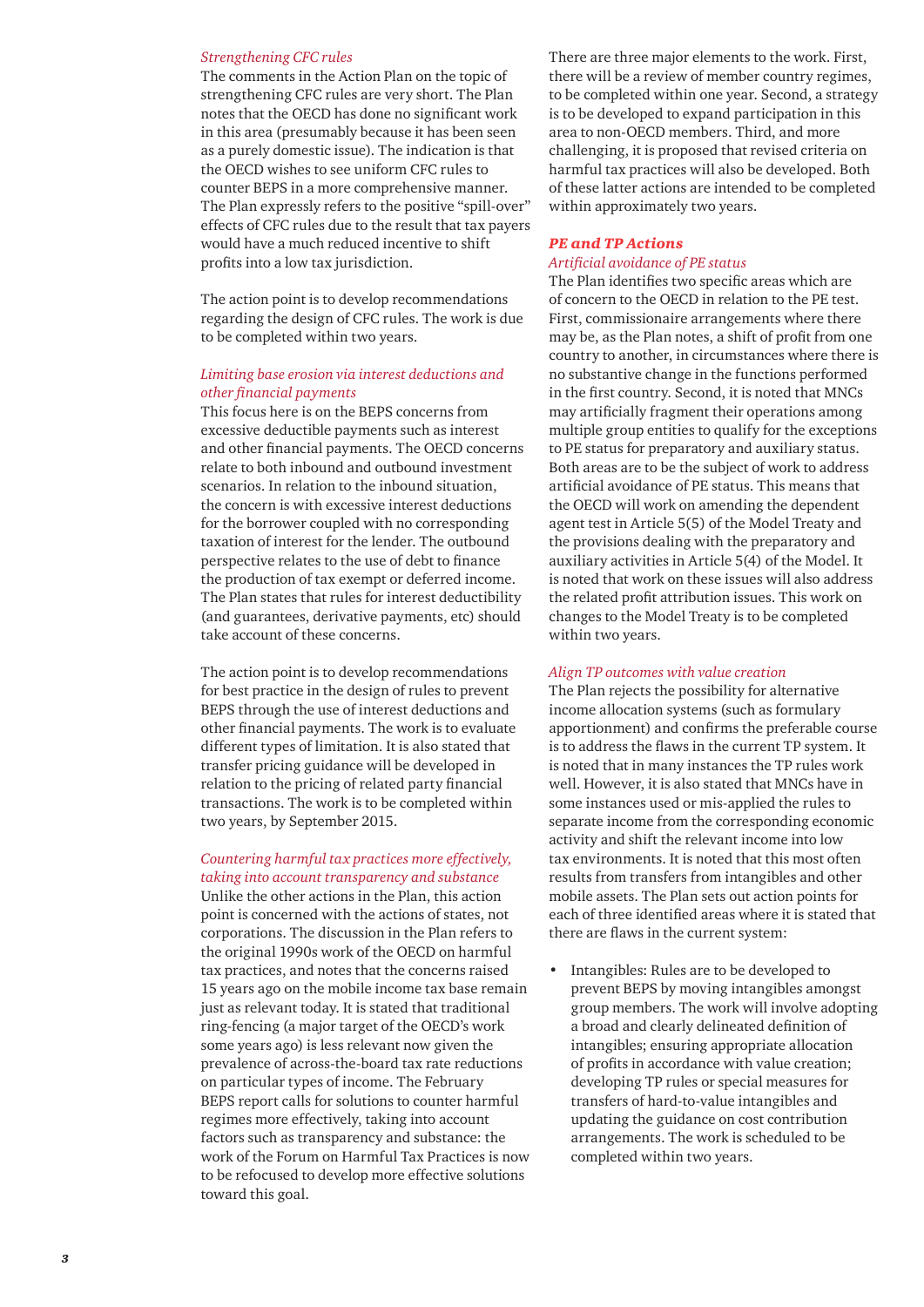- Risks and capital: Rules are to be developed to prevent BEPS by transferring risks among, or allocating excessive capital to, group members. The work (to be completed within two years) will focus in particular on ensuring that inappropriate returns do not accrue to an entity solely because it has contractually assumed risks or has provided capital, implying a clear 'substance' agenda. The rules to be developed will also require alignment of returns with value creation.
- Other high risk transactions: Rules will be developed to prevent BEPS by engaging in transactions which would not realistically occur between third parties. This will require clarification of the circumstances in which transactions can be recharacterised. There is also to be a clarification of TP methods, in particular profit splits, which should be applied in the context of global value chains. The work will also aim to provide protection against common types of base eroding payments, such as management fees and head office expenses. The work is to be completed within two years.

#### *Re-examine TP documentation*

The Plan notes that asymmetries in information on TP between tax payers and the tax administrations potentially enhance the opportunities for BEPS – especially as a 'big picture' view of the tax payers global value chain is often not available. It is also noted the differences between countries and the requirements on TP documentation lead to significant costs for business. It is therefore proposed to re-examine TP documentation to ensure transparency for the tax administration, bearing in mind the costs for business. It is specifically noted that the rules to be developed will include a requirement that MNCs provide all relevant governments with needed information on their global allocation of the income, economic activity and taxes paid among countries according to a common template. The work is to be completed within one year.

#### *Treaty Actions*

#### *Prevent treaty abuse*

The Plan identifies a series of measures to ensure that taxpayers cannot inappropriately use bilateral treaties to achieve a position of double nontaxation in relation to any particular activity.

At a high level, it seeks to identify whether two jurisdictions should be prepared to enter into a treaty agreement at all, in the light of the increasing number of treaties being rescinded following perceived abuse.

The action is primarily to develop within a year best practice anti-abuse clauses for use within treaties and best practice anti-avoidance rules which jurisdictions can implement via their domestic tax systems.

#### *Make dispute resolution mechanisms more effective*

Difficulties currently experienced in resolving bilateral treaty-related disputes between jurisdictions over taxing rights were highlighted in discussions between the Business and Industry Advisory Committee to the OECD (BIAC) and tax authorities during the course of the initial BEPS discussion. Many, but not all bilateral treaties include a mutual agreement procedure (MAP) based on the OECD Model Treaty and in many cases it has worked well. But even where there is a MAP article in a bilateral treaty, it often requires only that the competent authorities use their best efforts to reach agreement. Reasons for unresolved double taxation range from restrictions imposed by domestic law on the tax administration's ability to compromise to stalemates on economic issues such as valuations.

The action, with a timeframe of two years, is to agree ways of resolving disputes where MAP does not work or is not applied. The OECD has looked at this issue previously, resulting for example in its [Manual on Effective Mutual Agreement Procedures](http://www.oecd.org/ctp/38061910.pdf)  [\(MEMAP\),](http://www.oecd.org/ctp/38061910.pdf) so the issues are fairly well-known. The challenge remains to see whether jurisdictions can now be persuaded to do anything about them.

#### *Develop a multilateral instrument*

This action point focuses on the need for a legal basis for jurisdictions to implement many of the other action points. If it were possible to develop an instrument which overrides existing treaties or alters a number of treaties at once, that would it much easier for jurisdictions to implement necessary changes. Some helpful work has been done in this area before but there needs to be general confirmation that international law does allow it.

The action is to investigate whether it is feasible to develop an instrument of this nature and, ultimately, then to do so. There is a two year time frame for this.

#### *Data and Transparency*

#### *Require taxpayers to disclose their aggressive tax planning arrangements*

Domestic 'disclosure initiatives' to require the reporting of arrangements largely set up to deliver a 'tax benefit' (to be widely defined) will be encouraged by reference to best practice and existing experience where jurisdictions already have such regimes. The 'modular approach' to be recommended will mean that jurisdictions will be able to keep any existing measures, but add to them if desired. The more real-time relationships established in a number of countries, following the OECD's project on cooperative compliance as reported in our [October 2012 Bulletin](http://www.pwc.com/gx/en/tax/newsletters/tax-policy-bulletin/update-oecd-tax-projects.jhtml), are identified as 'useful measures' to help taxpayers with such reporting.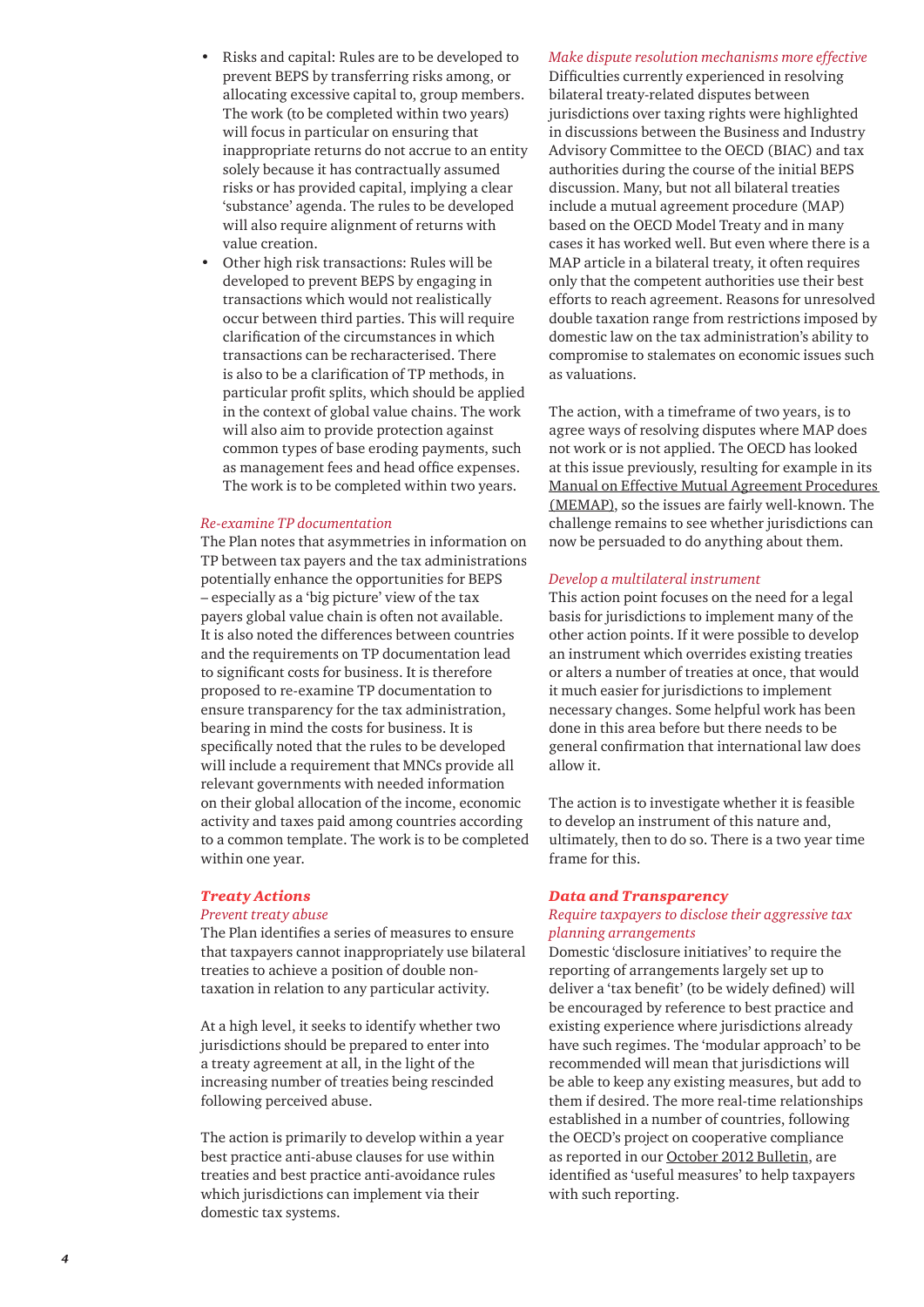There will be a particular focus on international tax schemes and sharing such information between jurisdictions. This is no doubt seeking to build on the relatively successful work of the Joint International Tax Shelter Information Centre (JITSIC) which has operated since 2004, and which has more recently included participation by the US, UK, Canada, Australia, Japan and China.

It is intended that these reporting regimes will be operating and information sharing taking place within two years.

#### *Establish methodologies to collect and analyse data on BEPS and the actions to address it*

There is recognition that there has been a lack of hard evidence to quantify the extent to which governments lose substantial corporate tax revenue because of planning aimed at eroding the taxable base and/or shifting profits to locations where they are subject to a more favourable treatment. The Plan seeks to correct this in future and also to enable analysis of the impact of the various actions which are implemented. Part of this work will require an assessment of the kind of data which taxpayers are required to report to tax authorities.

It is welcome that the action, which will take two years to deliver, identifies the need for taxpayer confidentiality to be respected and for the administrative burden on business to be considered.

#### *Our views*

The OECD's Action Plan identifies relatively comprehensively the key areas where there are current concerns relating to the international tax system. The document builds on the focal points previously identified in the BEPS report of February 2013, adding more direction and a timetable for the required work.

The Action Plan can be viewed as setting parameters for each action item but leaving considerable scope and flexibility for the Working Groups to formulate their recommendations. It reflects a good balance between, on the one hand, clearly identifying 'gaps' in the current rules, the urgency of addressing those gaps, and a roadmap for each Working Group, and, on the other hand, setting a responsible tone by putting forth guiding principles, including the need for clarity, predictability, administerability for both the governments and the taxpayers, and inclusiveness in the process (for both non-OECD countries and business).

We welcome this approach of building on, rather than abandoning, longstanding rules of international taxation and we especially welcome the statement discouraging unilateral measures on the basis such measures could lead to global chaos marked by the significant re-emergence of double taxation.

The Action Plan contains a wide range of actions and it is likely that some of these will prove easier to pursue than others. Significant challenges will be especially represented by the search for solutions to the digital business issues (which perhaps explains the more modest goal of "possible actions") and, in relation to states themselves, the development of revised criteria on harmful tax practices.

There is a very high focus on substance in the Plan and this comes through in various ways – for example in the comments on the PE rule, on recharacterisation, on the ownership of intellectual property and the focus on legal contracts for risk shifting and the general comments on TP in relation to the need of aligning TP with value creation activities.

In relation to the position of states, it seems likely that there will be gainers and losers from the process of reform encapsulated in the BEPS project and this may well make the process of future work on BEPS more difficult given the importance of achieving consensus.

It will be critical to the future success of the process that the BEPS work streams addressing these action points proceed within the framework established by the Action Plan. It will also be critical to secure constructive business input (especially with the accelerated timelines that are being pursued) to ensure that any measures developed are workable in practice – i.e. with sufficiently clear tests to permit ready compliance. This seems especially important in relation to such things as the changes contemplated to the PE rules, the recharacterisation doctrine and in relation to preventing treaty abuse.

Transparency actions may put pressure on companies from shareholders, the media, civil society organisations, etc. The most important issue for business is that a common approach is required. This will facilitate ease of compliance for business and the provision of the most informative data for regulators and the public, if such data is disclosed.

#### *Actions*

It will be important for tax payers to maintain a good awareness of the work streams carried on by the OECD and in particular the OECD's specific areas of focus.

For reasons referred to above, it will also be important that business stands ready to input into the consultation process to ensure that any rules developed can be operated at a practical level.